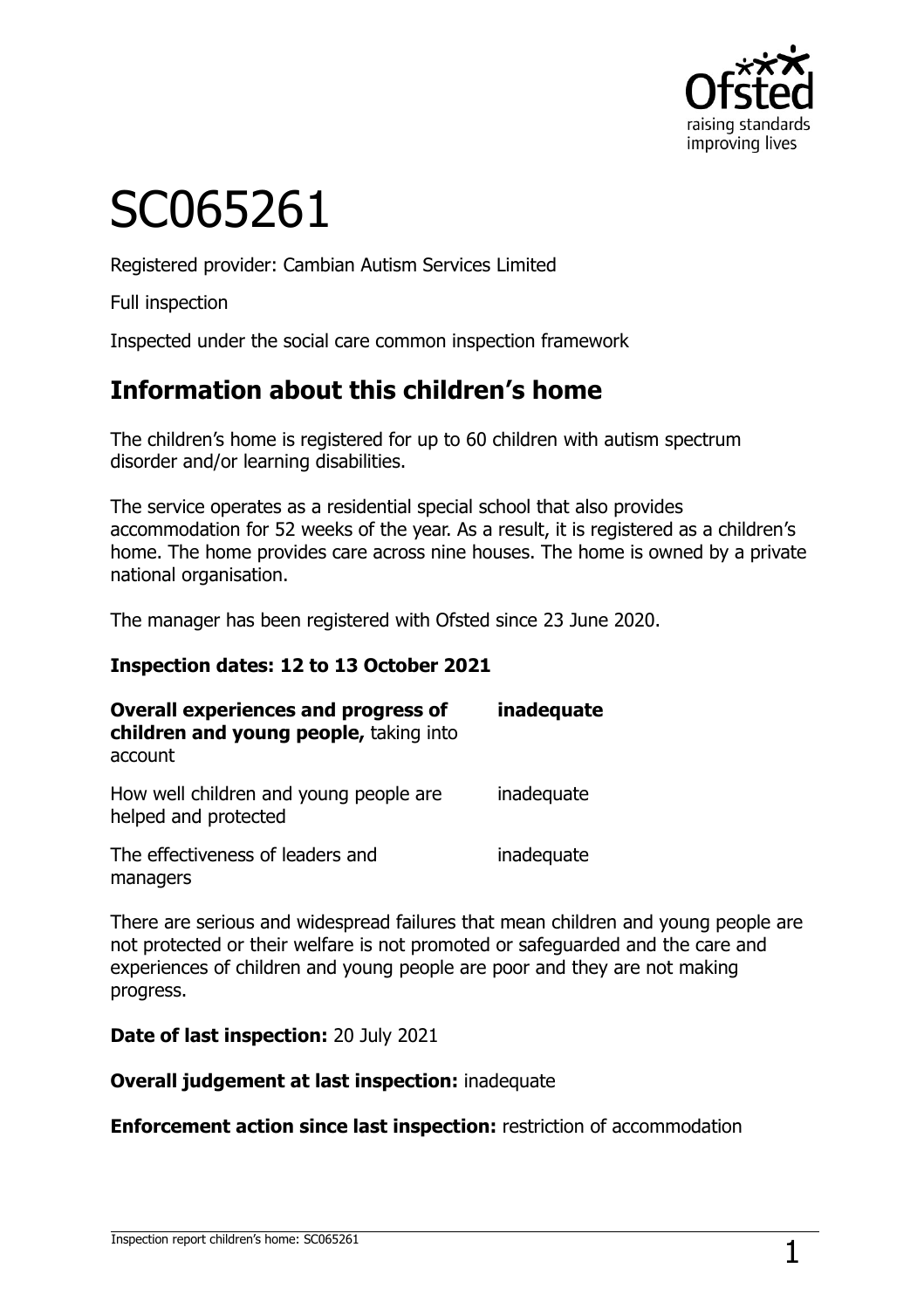

# **Recent inspection history**

| <b>Inspection date</b> | <b>Inspection type</b> | <b>Inspection judgement</b>        |
|------------------------|------------------------|------------------------------------|
| 20/07/2021             | Full                   | Inadequate                         |
| 25/02/2020             | Interim                | Sustained effectiveness            |
| 24/09/2019             | Full                   | Requires improvement to<br>be good |
| 09/01/2019             | Interim                | Sustained effectiveness            |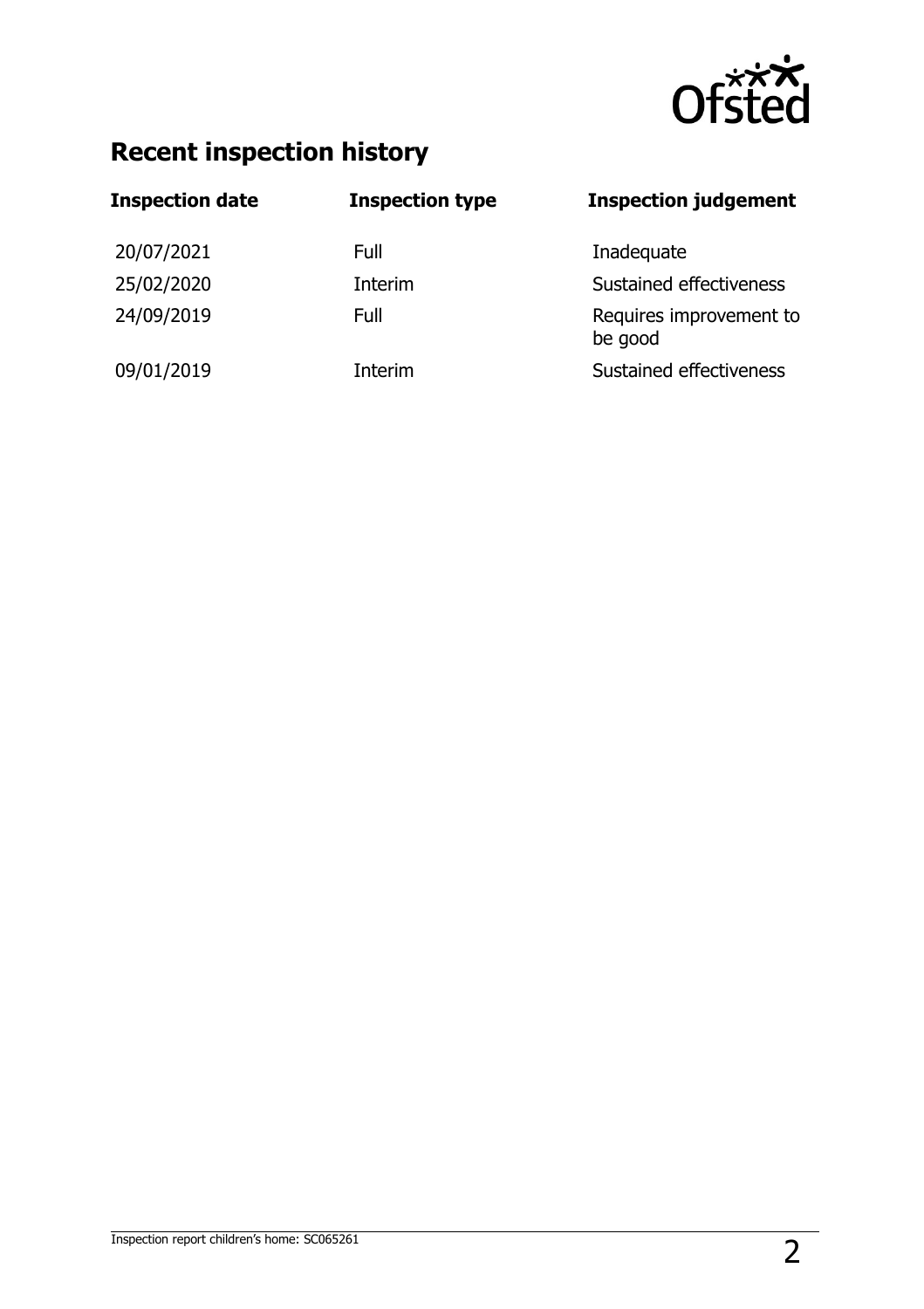

# **Inspection judgements**

#### **Overall experiences and progress of children and young people: inadequate**

Over several years, leaders and managers have failed to provide all children with good quality care and consequently, for some children, their experiences have been poor. Weaknesses in the quality of care and knowledge and skills of staff found at previous inspections, continue to be a concern. This is the second full inspection in 2021 when the home has been judged as inadequate.

Leaders and managers have not tackled effectively, long-standing inconsistencies in the quality of care that children receive. For example, too many children continue to be looked after by temporary or new staff who do not always have the knowledge and experience to meet their needs. Too often, this impacts negatively on the quality of these children's experiences.

Leaders and managers have not ensured that staff in some houses are ambitious for the children. These children are not being given the calm structured routines, care, and support needed to help them to make good progress. In addition, some children live in houses that are poorly maintained and unclean.

Not all children's plans contain detailed up-to-date information on how staff are expected to meet the children's needs. Targets set for some children are too broad and risk assessments are not clear or concise. As a result, staff are not provided with sufficient information about how they are to meet children's needs, how to support their development, or on how keep children safe by managing and mitigating risk. Some parents remain concerned about the lack of progress being made.

Other children receive care from staff who can meet their needs and most children live in houses that are well-furnished and homely. As a result, these children are having more positive experiences and are making better progress.

Typically, children are provided with a varied diet that meets their individual cultural, dietary and health needs. Leaders and managers are considering ways to improve children's dining experiences.

Children are supported to attend a range of leisure activities. These include swimming, walks and trips out within the local community. However, on occasions, staffing shortages have impacted on some children's daily activities.

#### **How well children and young people are helped and protected: inadequate**

Children's safety continues to be compromised because turnover of staff means that some children do not receive care from a consistent team of staff who know them well and understands their specific needs.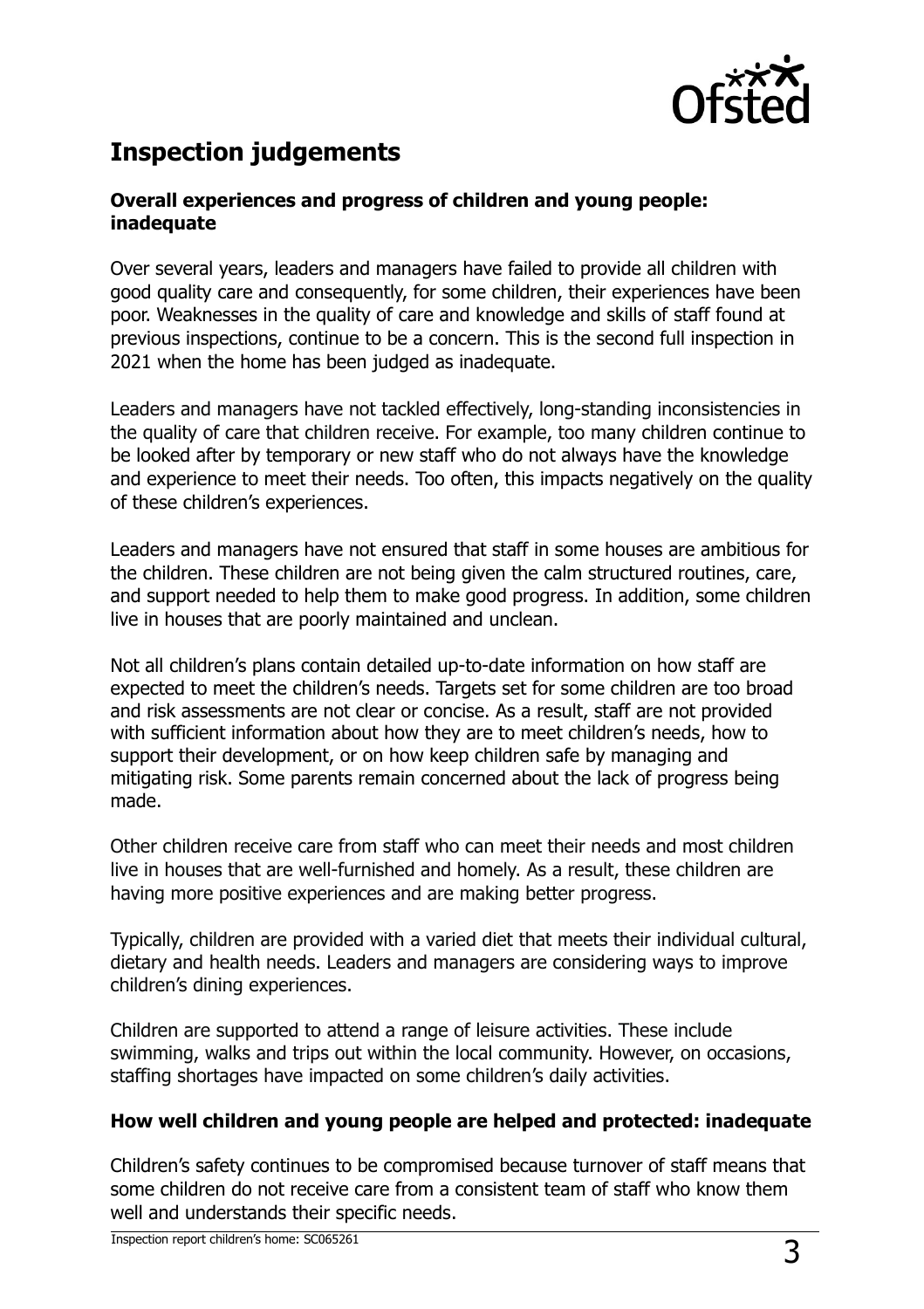

Three children are living in rooms that are unhygienic and hazardous. Leaders and managers have not taken sufficient action to remedy these concerns.

Since the last inspection, the head of care has been appointed as the school's designated safeguarding lead (DSL). Since the monitoring visit in August 2021, there have been two reported safeguarding concerns. The DSL has worked closely with the safeguarding agencies to manage and resolve these safeguarding concerns. However, some safeguarding records are not well maintained. As a result, leaders and managers do not have a clear audit trail of what action has been taken, when the action was taken and what the outcome was.

Fire evacuation drills take place regularly. However, records of these evacuations do not consistently detail the names of the staff who have engaged in the fire evacuation. This means that leaders and managers do not know whether all temporary and new staff know what to do in an emergency.

Managers have taken action in response to a concern raised by one child's parents and the investigation into the concerns has not yet concluded. However, complaint records do not detail whether the parents are happy with the actions taken so far.

Behavioural incidents have reduced in number since the last inspection. Children are only physically restrained as a last resort and for a minimal amount of time. Social stories are used effectively, and staff are provided with an opportunity to reflect on their action and identify potential triggers for behavioural incidents, to help reduce reoccurrence.

The management of medication has improved, and audits are now effective.

#### **The effectiveness of leaders and managers: inadequate**

This children's home was judged inadequate at the full inspection in July 2021. At that inspection, Ofsted made statutory requirements relating to the quality of care, safeguarding and leadership and management. As a result of the seriousness of these concerns, Ofsted restricted the number of children who could live in the home. At the monitoring visit, inspectors found that leaders and managers at all levels had not taken timely and decisive action to address these concerns.

At this inspection, inspectors found that while some improvements have been made, leaders and managers have still not taken sufficient action to address all the concerns. As a result, the restriction on the number of children who can live in the home remains in place. Ofsted will continue to monitor this restriction and the ongoing performance of the home.

The registered manager is not meeting the conditions of her registration because she has ineffective oversight of the quality-of-care children receive and the operation of the home. While there is an experienced management team in place, this team has not ensured that every house operates safely and effectively. In some houses,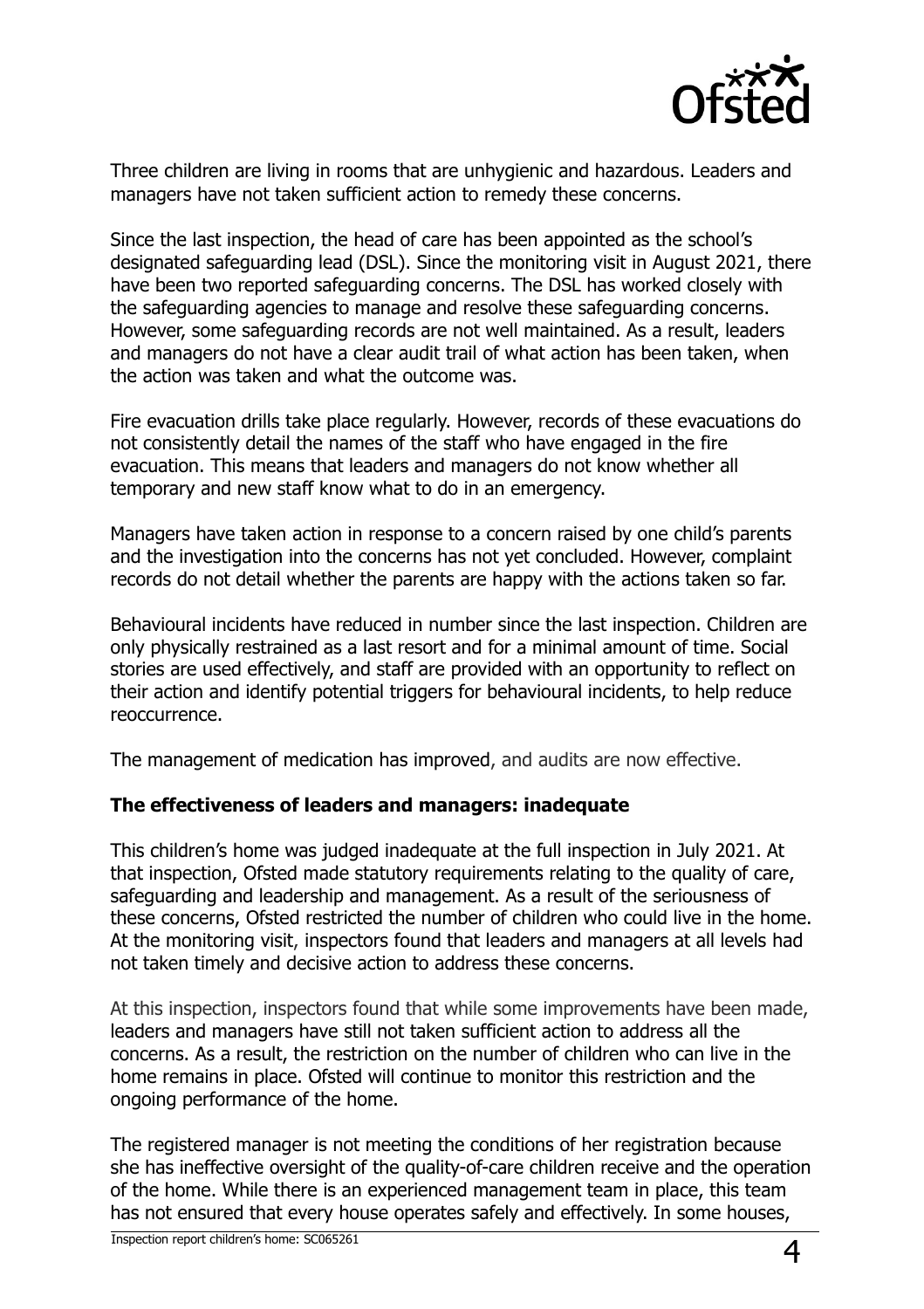

this lack of ownership by managers has meant that the children who live in them do not always receive consistent, good quality care and accommodation.

The recruitment and retention of staff continues to be problematic. In recent months, senior leaders have introduced positive employment incentives. As a result, recruitment is slowly improving. However, at this point it is still too early to have had an impact on improving the quality of care for all children. Exit interviews are now being completed. However, information gained is not routinely followed up or used to improve staff retention.

Leaders and managers do not ensure that all staff receive regular good-quality formal supervision. Records are not always well maintained. They do not always reflect the discussions held or agreed actions when concerns are raised. This limits managers ability to drive improvement in the quality of care received by children.

Feedback gained from social workers is mixed. Some social workers raised concerns about poor communication, delays in reporting incidents and children's access to the community. In comparison, some social workers spoke positively about children's progress and the care and support children receive.

As a result of this inspection, requirements set at the previous inspection in relation to the quality of care, safeguarding and leadership and management remain in place. New requirements in relation to the quality of record keeping and the safety of the homes physical environment have been added.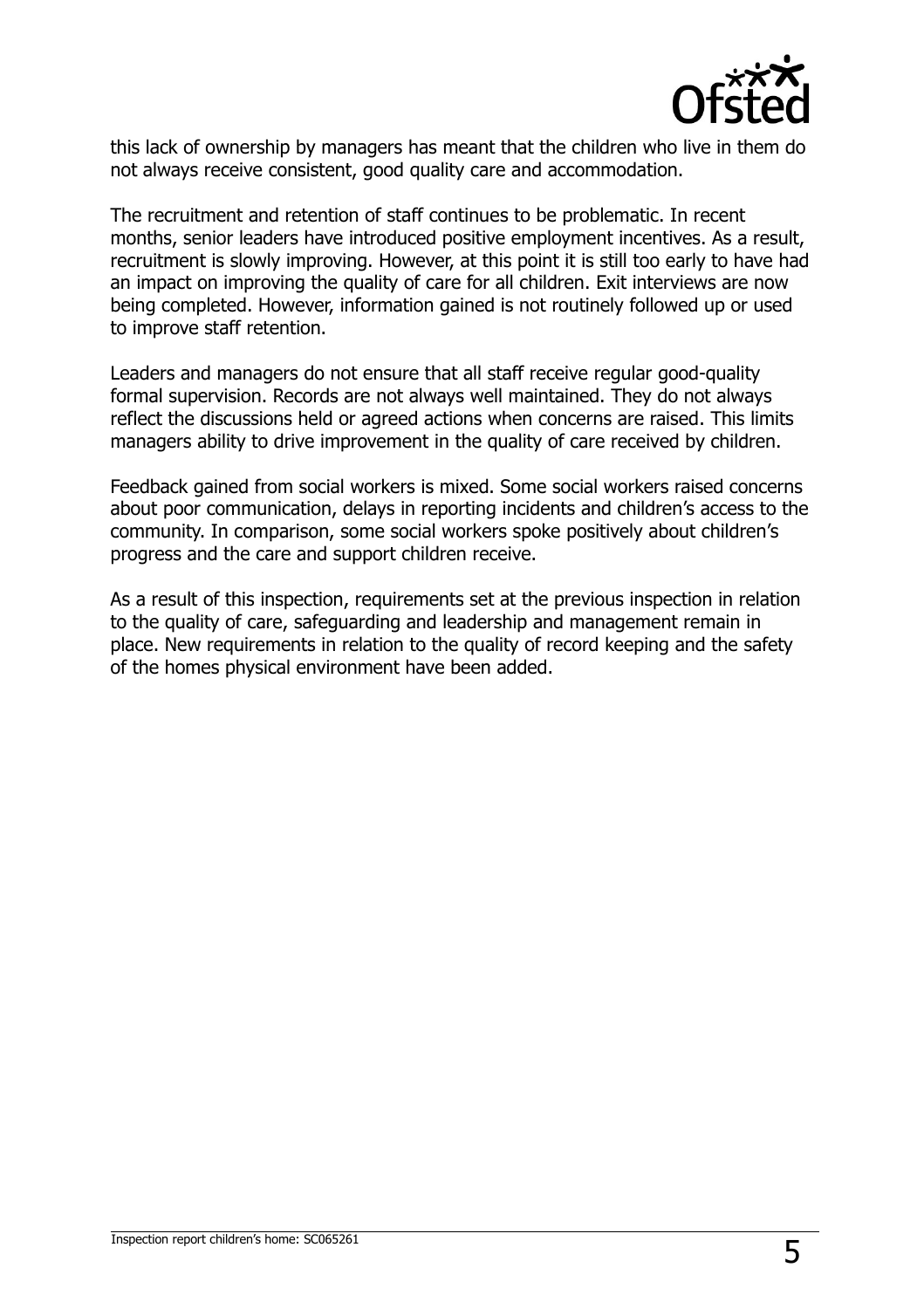

### **What does the children's home need to do to improve? Statutory requirements**

This section sets out the actions that the registered person(s) must take to meet the Care Standards Act 2000, Children's Homes (England) Regulations 2015 and the 'Guide to the children's homes regulations including the quality standards'. The registered person(s) must comply within the given timescales.

| <b>Requirement</b>                                                                                                                                                  | Due date         |
|---------------------------------------------------------------------------------------------------------------------------------------------------------------------|------------------|
| The quality and purpose of care standard is that children<br>receive care from staff who-                                                                           | 3 September 2021 |
| understand the children's home's overall aims and the<br>outcomes it seeks to achieve for children;                                                                 |                  |
| use this understanding to deliver care that meets children's<br>needs and supports them to fulfil their potential.                                                  |                  |
| In particular, the standard in paragraph (1) requires the<br>registered person to-                                                                                  |                  |
| understand and apply the home's statement of purpose;                                                                                                               |                  |
| ensure that staff-                                                                                                                                                  |                  |
| understand and apply the home's statement of purpose;                                                                                                               |                  |
| protect and promote each child's welfare;                                                                                                                           |                  |
| provide to children living in the home the physical necessities<br>they need in order to live there comfortably;                                                    |                  |
| The conditions are-                                                                                                                                                 |                  |
| that the care is delivered by a person who-                                                                                                                         |                  |
| has the experience, knowledge and skills to deliver that care.<br>(Regulation 6 (1)(a)(b) (2)(a)(b)(i)(ii)(vii) (3)(c)(i))                                          |                  |
| This specifically relates to leaders and managers ensuring<br>that there are sufficient permanent staff to meet the care<br>plan needs of the children.             |                  |
| In addition, leaders and managers should ensure that the<br>home is maintained in good condition and is clean, and<br>repairs to damage are actioned without delay. |                  |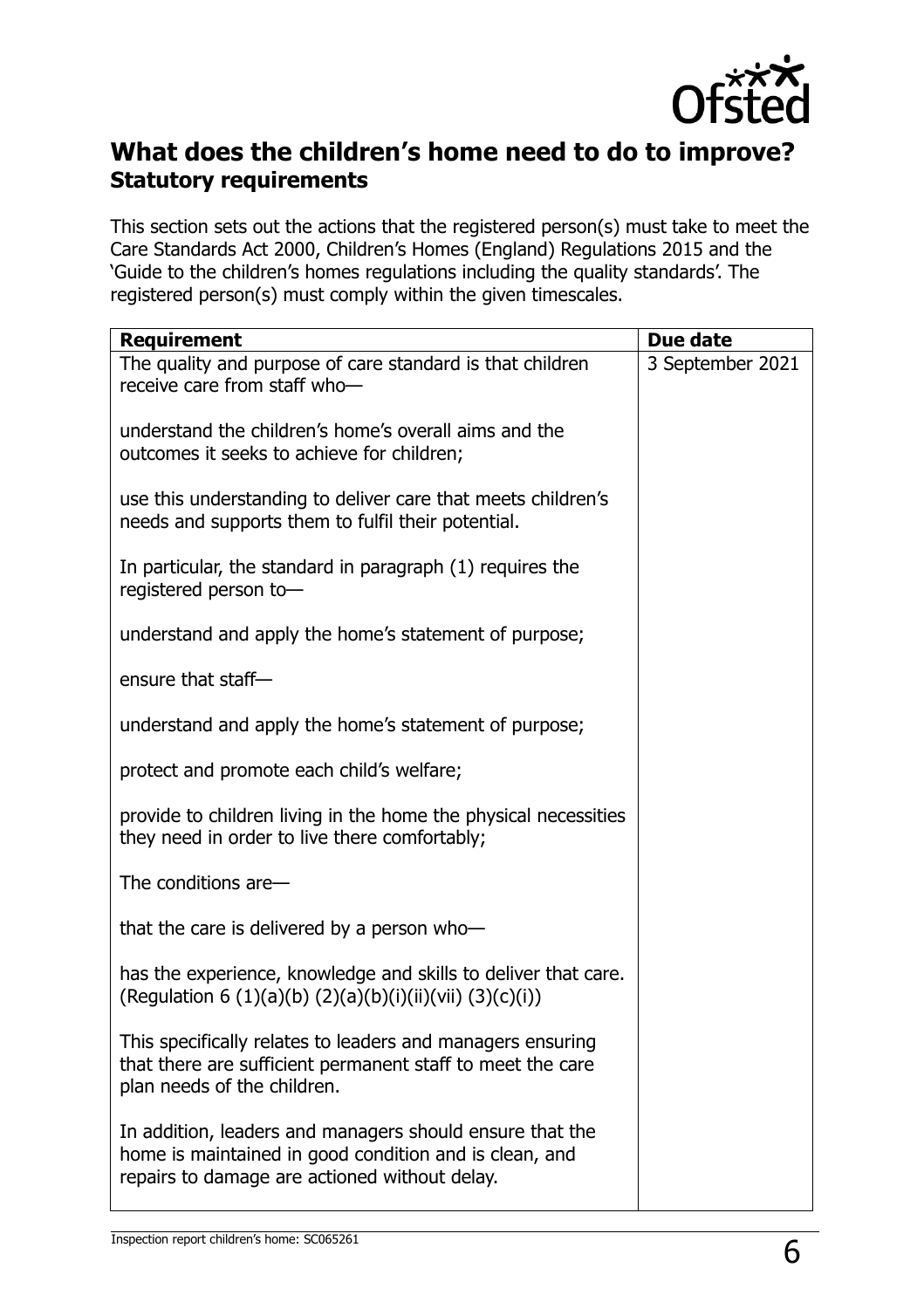

| This requirement was made at the last visit and is restated.                                                                                                                                                                                           |                  |
|--------------------------------------------------------------------------------------------------------------------------------------------------------------------------------------------------------------------------------------------------------|------------------|
| The enjoyment and achievement standard is that children<br>take part in and benefit from a variety of activities that meet<br>their needs and develop and reflect their creative, cultural,<br>intellectual, physical and social interests and skills. | 3 September 2021 |
| In particular, the standard in paragraph (1) requires the<br>registered person to ensure-                                                                                                                                                              |                  |
| that staff help each child to-                                                                                                                                                                                                                         |                  |
| develop the child's interests and hobbies;                                                                                                                                                                                                             |                  |
| participate in activities that the child enjoys and which meet<br>and expand the child's interests and preferences; and                                                                                                                                |                  |
| make a positive contribution to the home and the wider<br>community; and                                                                                                                                                                               |                  |
| that each child has access to a range of activities that enable<br>the child to pursue the child's interests and hobbies.<br>(Regulation 9 (1) $(2)(a)(i)(ii)(iii)(b))$                                                                                |                  |
| In particular, ensure that staffing shortages do not impact on<br>children's opportunities to enjoy meaningful and enjoyable<br>activities in the community.                                                                                           |                  |
| This requirement was made at the last visit and is restated.                                                                                                                                                                                           |                  |
| The protection of children standard is that children are<br>protected from harm and enabled to keep themselves safe.                                                                                                                                   | 3 September 2021 |
| In particular, the standard in paragraph (1) requires the<br>registered person to ensure-                                                                                                                                                              |                  |
| that the premises used for the purposes of the home are<br>designed, furnished and maintained so as to protect each<br>child from avoidable hazards to the child's health.<br>(Regulation 12 $(1)$ $(2)(d)$ )                                          |                  |
| This requirement was made at the last visit and is restated.                                                                                                                                                                                           |                  |
| The protection of children standard is that children are<br>protected from harm and enabled to keep themselves safe.                                                                                                                                   | 1 December 2021  |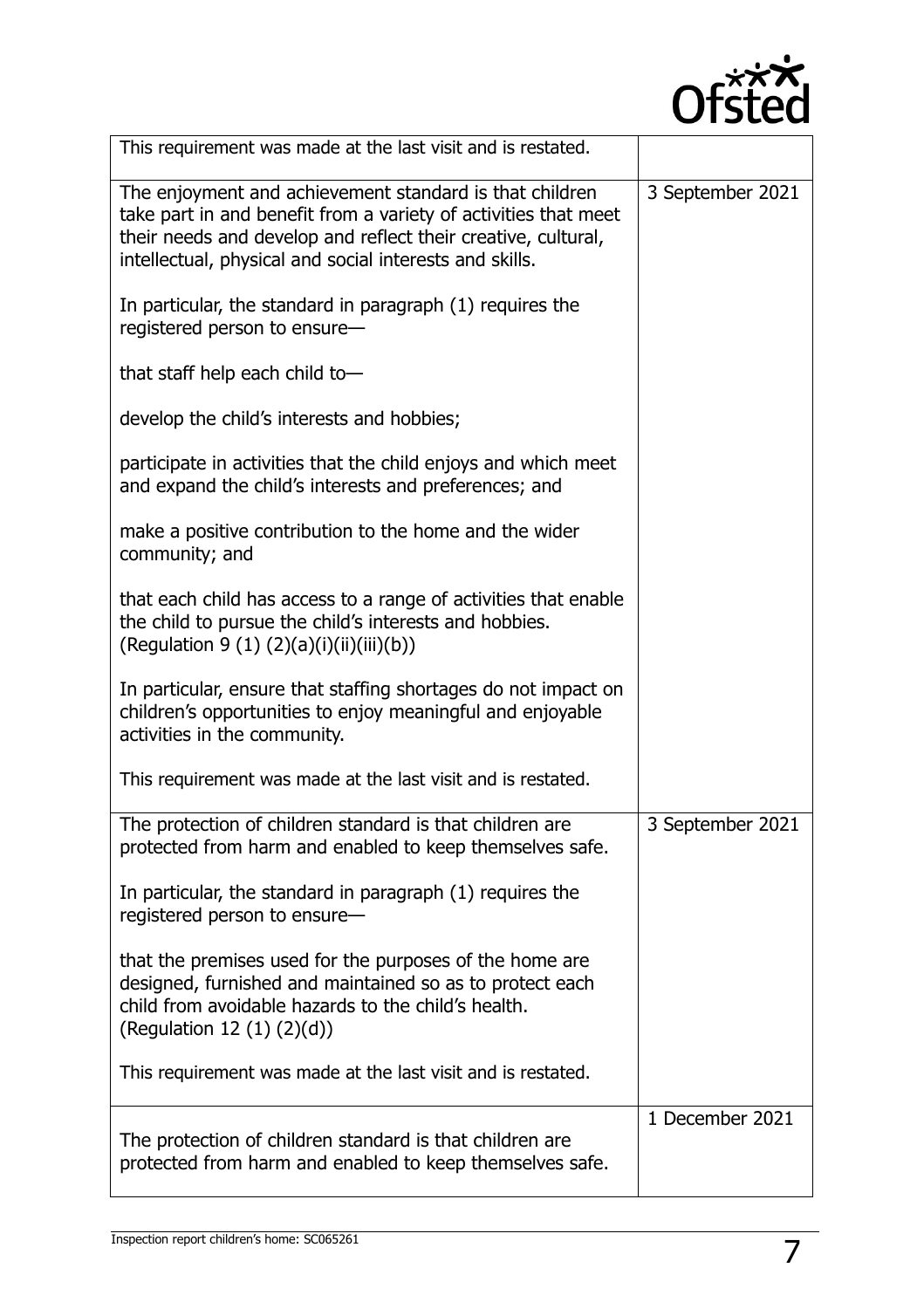

| In particular, the standard in paragraph (1) requires the<br>registered person to ensure-                                                                                                                                              |                  |
|----------------------------------------------------------------------------------------------------------------------------------------------------------------------------------------------------------------------------------------|------------------|
| that staff $-$                                                                                                                                                                                                                         |                  |
| are familiar with and act in accordance with the home's child<br>protection policies.<br>(Regulation 12 $(1)(2)(a)(vi)$ )                                                                                                              |                  |
| In particular, the registered person should ensure that child<br>protection records provide a clear audit trail setting out what<br>action has been taken, when the action was taken and what<br>the outcome was.                      |                  |
| The leadership and management standard is that the<br>registered person enables, inspires and leads a culture in<br>relation to the children's home that-                                                                              | 3 September 2021 |
| helps children aspire to fulfil their potential; and                                                                                                                                                                                   |                  |
| promotes their welfare.                                                                                                                                                                                                                |                  |
| In particular, the standard in paragraph (1) requires the<br>registered person to-                                                                                                                                                     |                  |
| lead and manage the home in a way that is consistent with<br>the approach and ethos, and delivers the outcomes, set out<br>in the home's statement of purpose;                                                                         |                  |
| ensure that staff have the experience, qualifications and<br>skills to meet the needs of each child;                                                                                                                                   |                  |
| ensure that the home has sufficient staff to provide care for<br>each child;                                                                                                                                                           |                  |
| understand the impact that the quality of care provided in<br>the home is having on the progress and experiences of each<br>child and use this understanding to inform the development<br>of the quality of care provided in the home; |                  |
| demonstrate that practice in the home is informed and<br>improved by taking into account and acting on-                                                                                                                                |                  |
| research and developments in relation to the ways in which<br>the needs of children are best met; and                                                                                                                                  |                  |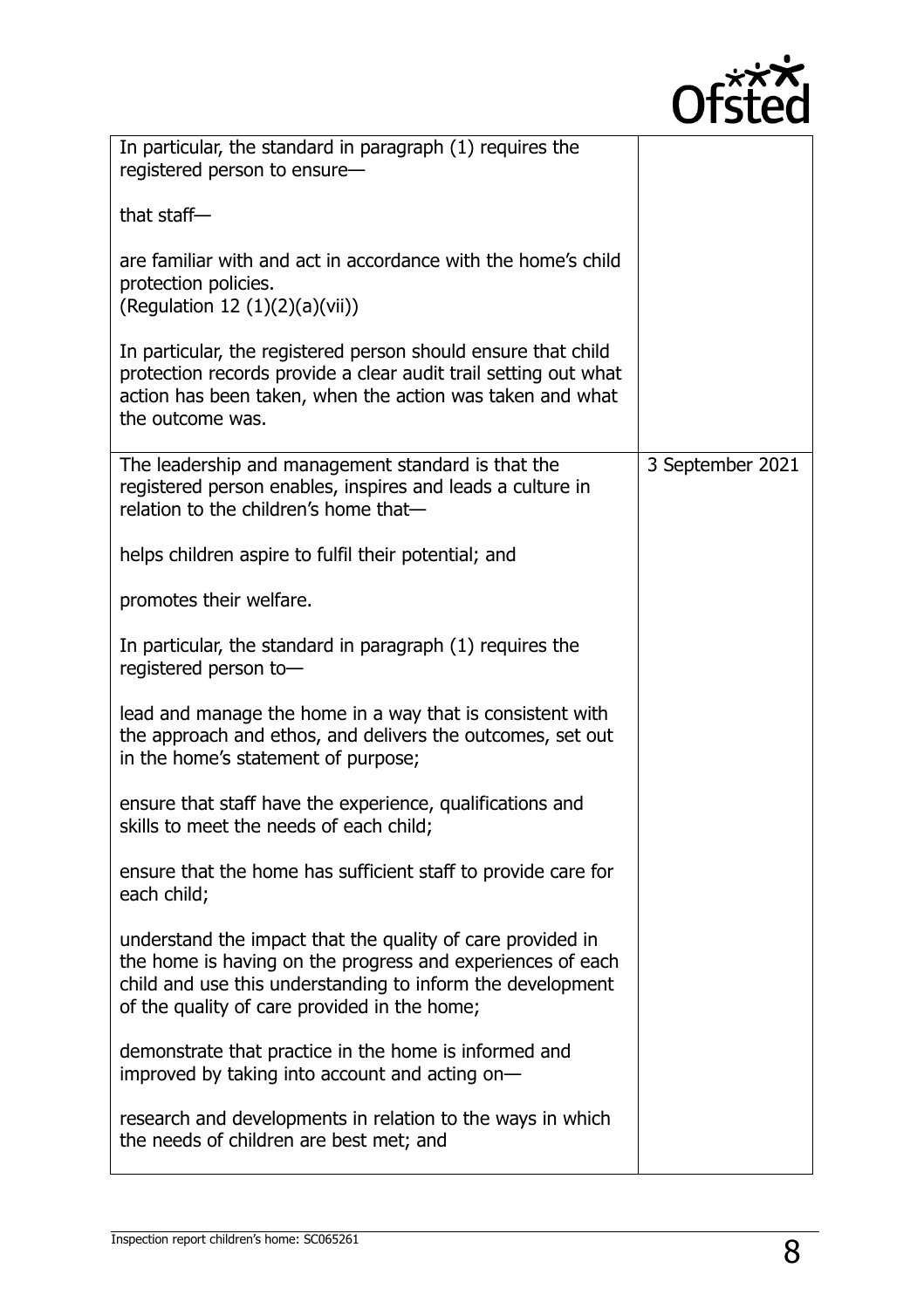

| use monitoring and review systems to make continuous<br>improvements in the quality of care provided in the home.<br>(Regulation 13 (1)(a)(b) (2)(a)(c)(d)(f)(g)(i)(h)) |                  |
|-------------------------------------------------------------------------------------------------------------------------------------------------------------------------|------------------|
| In particular, the registered person should ensure that the<br>monitoring carried out by the manager and independent<br>visitor is effective.                           |                  |
| This requirement was made at the last visit and is restated.                                                                                                            |                  |
| The care planning standard is that children-                                                                                                                            | 3 September 2021 |
| receive effectively planned care in or through the children's<br>home.                                                                                                  |                  |
| In particular, the standard in paragraph (1) requires the reg-<br>istered person to ensure-                                                                             |                  |
| that arrangements are in place to-                                                                                                                                      |                  |
| ensure the effective induction of each child into the home;                                                                                                             |                  |
| manage and review the placement of each child in the home.<br>(Regulation 14 $(1)(a)$ $(2)(b)(i)(ii)$ )                                                                 |                  |
| In particular, the provider should ensure that all care plans<br>are clear, concise and relevant to the child's current needs<br>and behaviours.                        |                  |
| This requirement was made at the last visit and is restated.                                                                                                            |                  |
| The registered person must-                                                                                                                                             | 1 December 2021  |
| maintain in the home the records in Schedule 4;                                                                                                                         |                  |
| ensure that the records are kept up to date.<br>(Regulation 37 $(1)(2)(a)(b)$ )                                                                                         |                  |
| In particular, the registered person should ensure that fire<br>evacuation records include details of all the adults who<br>engaged in the evacuation.                  |                  |

# **Information about this inspection**

Inspectors have looked closely at the experiences and progress of children and young people, using the 'Social care common inspection framework'. This inspection was carried out under the Care Standards Act 2000 to assess the effectiveness of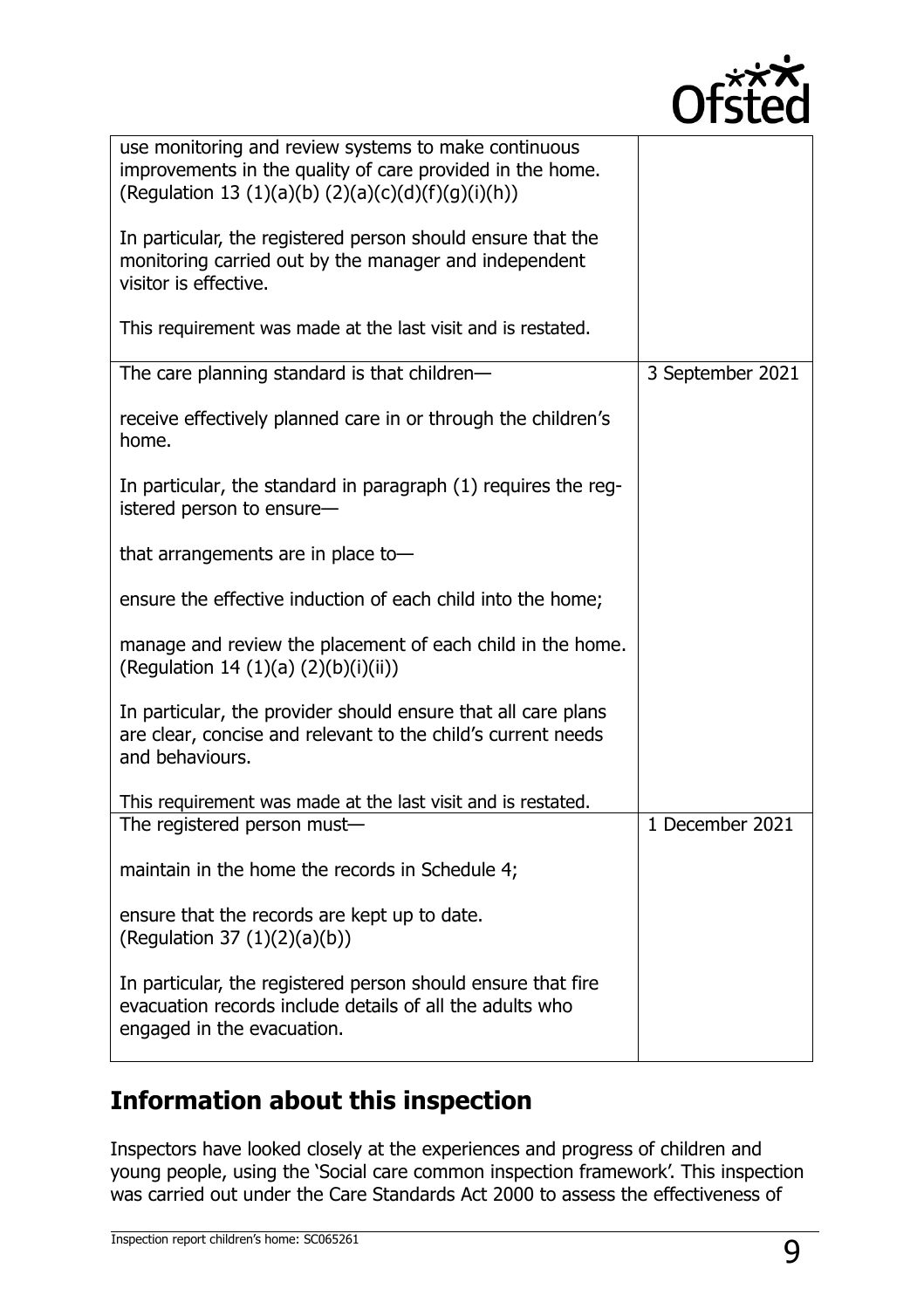

the service, how it meets the core functions of the service as set out in legislation, and to consider how well it complies with the Children's Homes (England) Regulations 2015 and the 'Guide to the children's homes regulations including the quality standards'.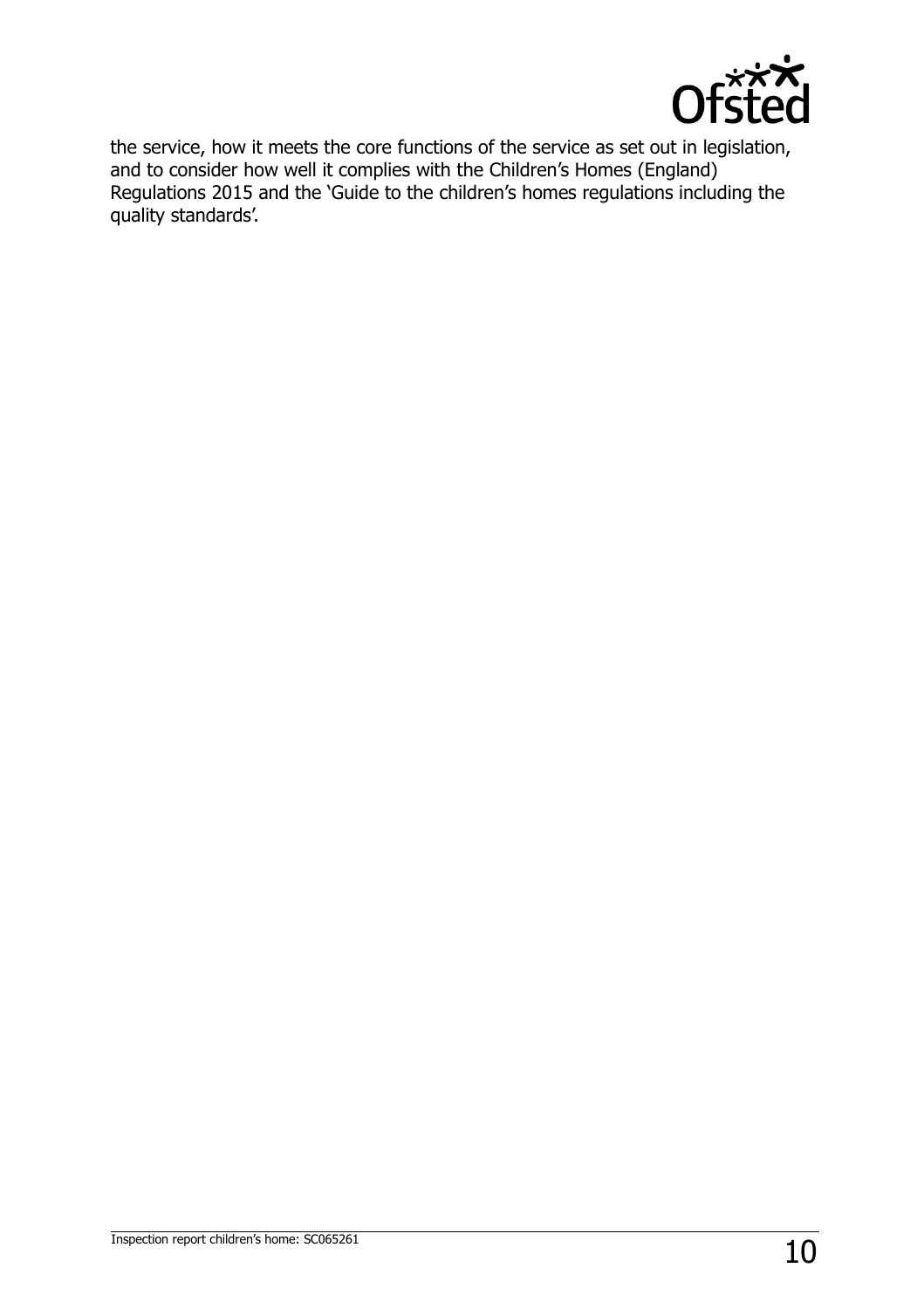

# **Children's home details**

**Unique reference number:** SC065261

**Provision sub-type:** Residential special school

**Registered provider:** Cambian Autism Services Limited

**Registered provider address:** Metropolitan House, 3 Darkes Lane, Potters Bar EN6 1AG

**Responsible individual:** Paul Kniveton

**Registered manager:** Melanie Micklewright

## **Inspectors**

Sharron Escott, Social Care Inspector Wendy Anderson, Social Care Inspector Kendra Bell, Her Majesty's Inspector